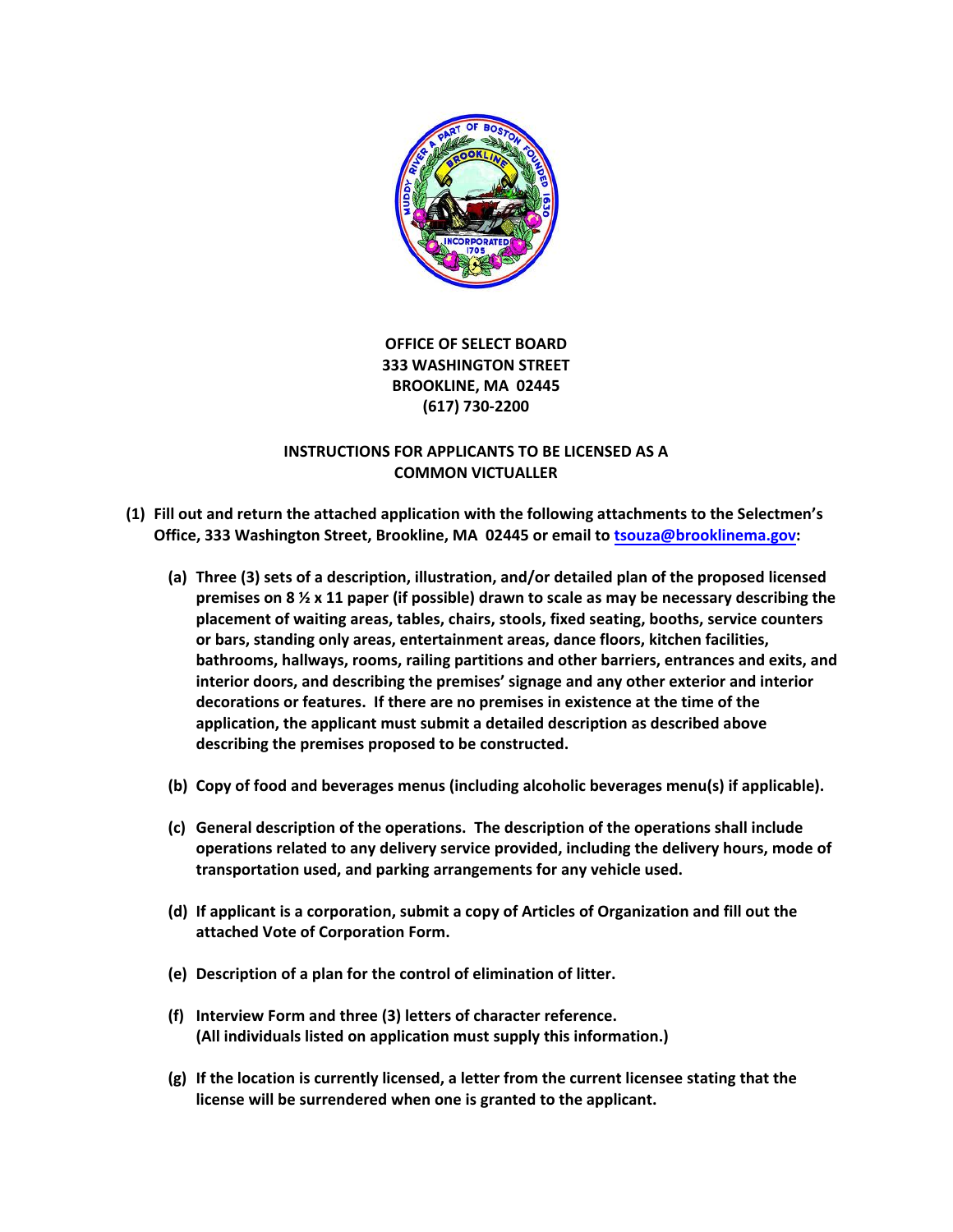#### **(2) FEE SCHEDULE**

**Common Victualler (CV) Fees:**

| 1-50 Seats        | \$445 |
|-------------------|-------|
| 51-100 Seats      | \$575 |
| 101-200 Seats     | \$700 |
| 201 or more Seats | \$765 |

- (3) If planning on serving alcohol please fill out and submit an application for a liquor license at the **State Alcohol Beverage Control Commission site: http://www.mass.gov/abcc/forms.htm Submit with a copy of proof of citizenship. (See Town of Brookline's Sale of Alcoholic Beverages Regulations for additional information.)**
- **(4) FEE SCHEDULE**

**Liquor License Fees:**

**All Kinds Club** 

| Before 12:00am                     | \$2,350 |
|------------------------------------|---------|
| 12:01am-1:00am                     | \$2,600 |
| 1:01am-2:00am                      | \$2,850 |
| All Kinds Common Victualler        |         |
| Before 12:00am                     | \$3,600 |
| 12:01am-1:00am                     | \$4,100 |
| 1:01am-2:00am                      | \$4,850 |
| <b>Wine/Malt Common Victualler</b> | \$2,000 |
| <b>All Kinds Package Stores</b>    | \$2,000 |
| <b>Wine/Malt Package Stores</b>    | \$1,500 |
| <b>Innholder</b>                   |         |
| Before 12:00am                     | \$4,000 |
| 12:01am-1:00am                     | \$4,500 |
| 1:01am-2:00am                      | \$5,000 |

**New liquor application fee 5% of license fee**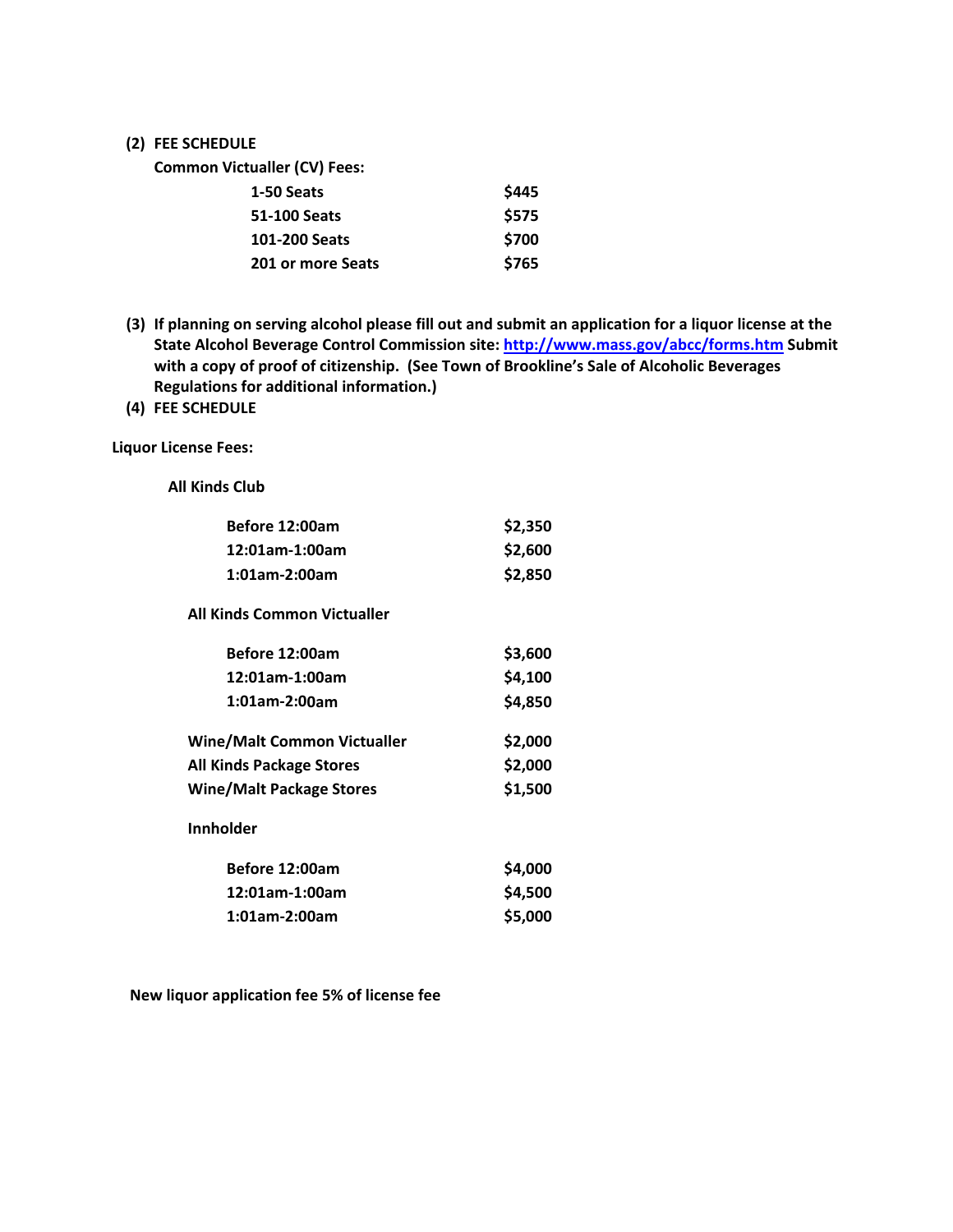

# **OFFICE OF SELECT BOARD 333 WASHINGTON STREET BROOKLINE, MA 02445 (617) 730‐2200 APPLICATION FOR COMMON VICTUALLER LICENSE**

|                    | INDIVIDUAL/PARTNERSHIP/CORPORATION                          |                      |
|--------------------|-------------------------------------------------------------|----------------------|
|                    |                                                             |                      |
|                    | BUSINESS OWNERSHIP- INDIVIDUAL/PARTNERS/CORPORATE OFFICERS: |                      |
| <b>NAME</b>        | <b>TITLE</b>                                                | <b>EMAIL ADDRESS</b> |
| <b>TELEPHONE #</b> | <b>ADDRESS</b>                                              |                      |
| <b>NAME</b>        | <b>TITLE</b>                                                | <b>EMAIL ADDRESS</b> |
|                    |                                                             |                      |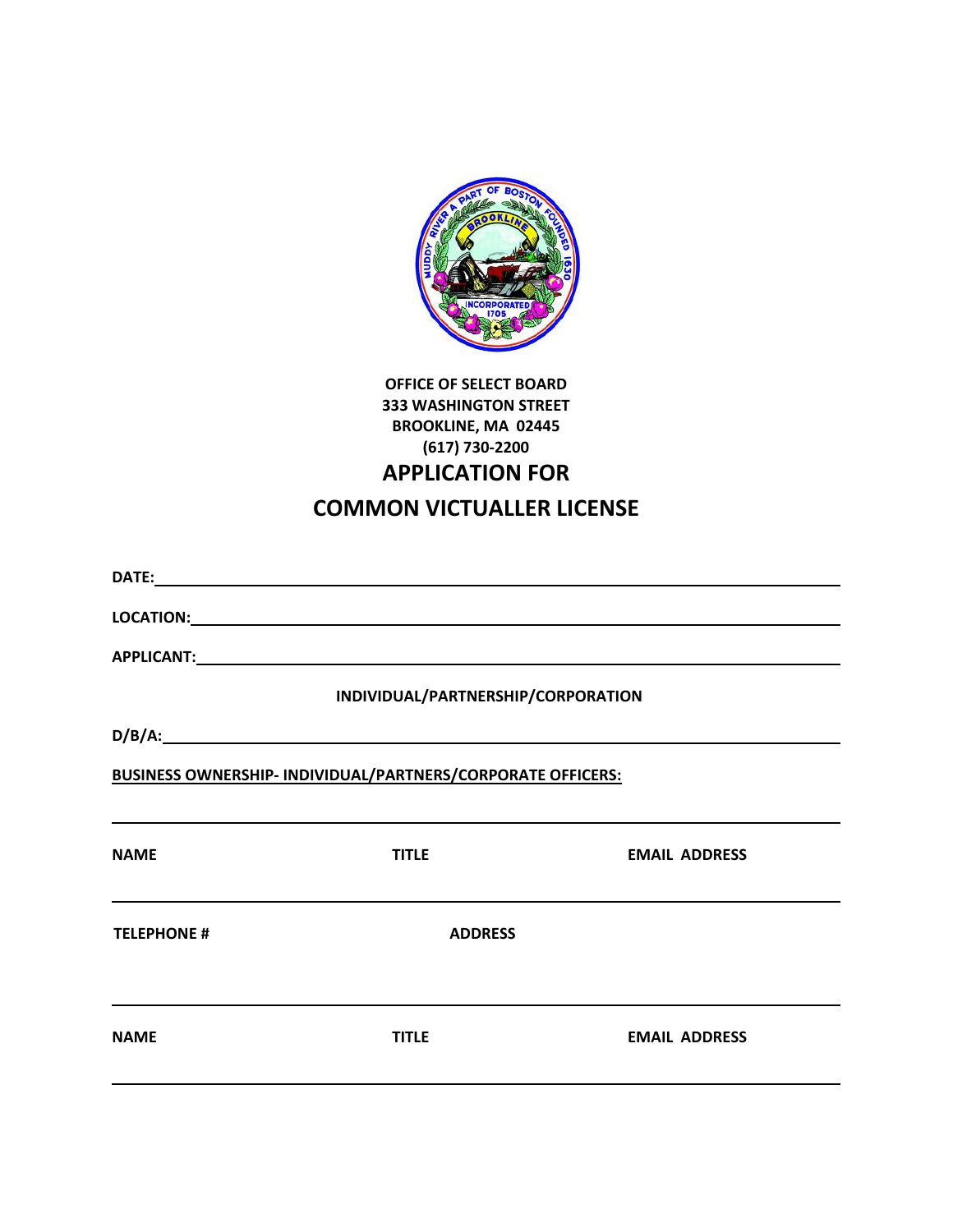| <b>TELEPHONE #</b>                          | <b>ADDRESS</b>                                                             |                                                                                                      |
|---------------------------------------------|----------------------------------------------------------------------------|------------------------------------------------------------------------------------------------------|
| <b>NAME</b>                                 | <b>TITLE</b>                                                               | <b>EMAIL ADDRESS</b>                                                                                 |
| <b>TELEPHONE #</b>                          | <b>ADDRESS</b>                                                             |                                                                                                      |
|                                             |                                                                            | HAVE YOU PREVIOUSLY HELD A COMMON VICTUALLER LICENSE IN BROOKLINE/ELSEWHERE?                         |
|                                             |                                                                            | IF NOT, DO YOU HAVE PRIOR EXPERIENCE IN THE FOOD SERVICE BUSINESS: _________________________________ |
| <b>HOURS OF OPERATION FOR FOOD SERVICE:</b> |                                                                            |                                                                                                      |
|                                             |                                                                            |                                                                                                      |
|                                             |                                                                            |                                                                                                      |
|                                             |                                                                            |                                                                                                      |
|                                             | <b>HOURS OF OPERATION FOR ALCOHOLIC BEVERAGES SERVICE: (If applicable)</b> |                                                                                                      |
|                                             |                                                                            |                                                                                                      |
|                                             |                                                                            |                                                                                                      |
|                                             |                                                                            |                                                                                                      |
| <b>PLEASE NOTE:</b>                         |                                                                            |                                                                                                      |

**THE TOWN'S PREPARED FOOD SALES REGULATIONS SET THE PERMISSIBLE HOURS OF FOOD SALES.**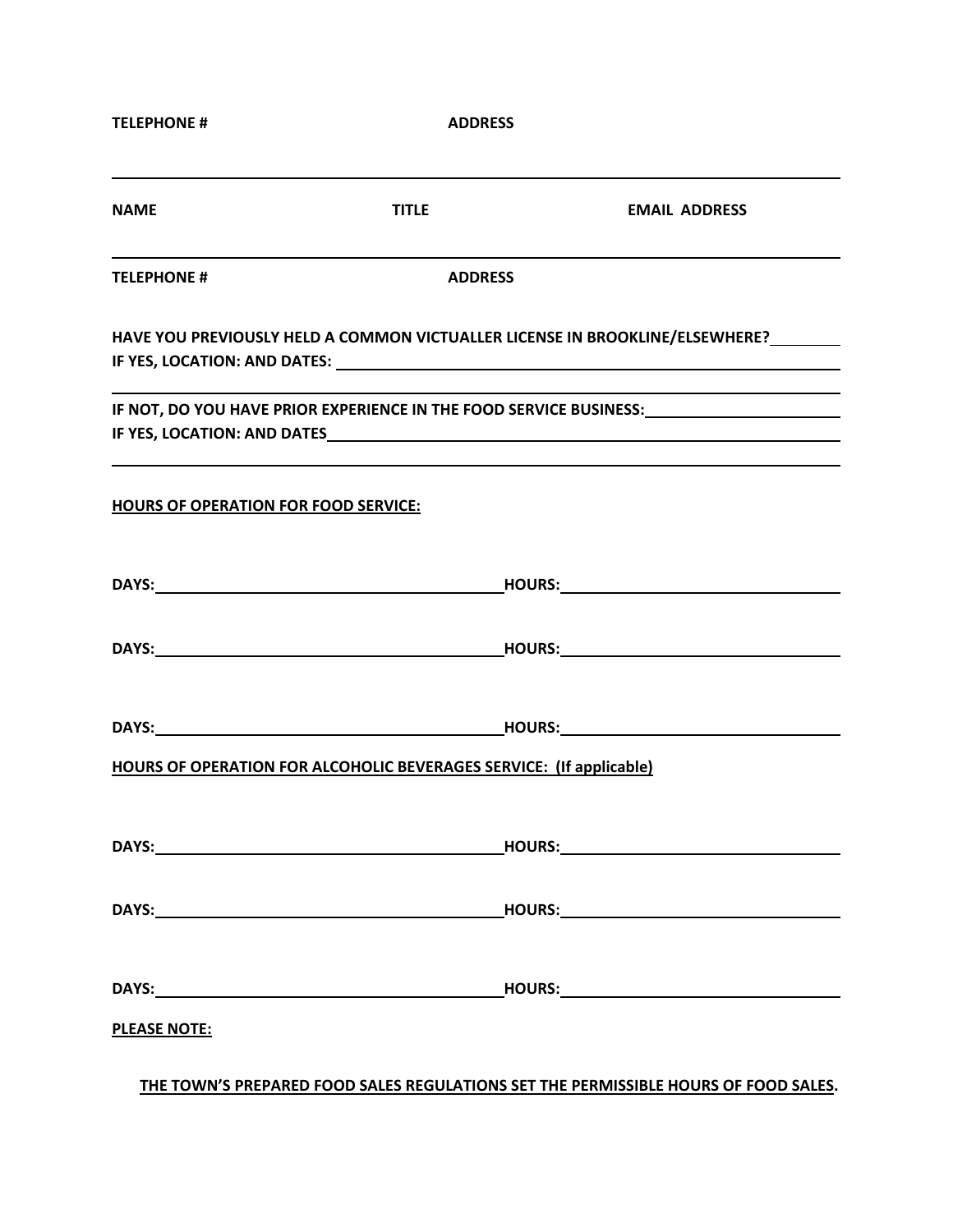#### **MENU: (GENERAL TYPE OF FOOD SERVED)**

**FLOOR SPACE SQ. FT.** 

**BYOB: Will you permit patrons to bring their own alcoholic beverages onto the premises?\_\_\_\_\_\_\_\_\_\_\_\_\_\_\_\_** 

**(If yes, please be aware of applicable Town regulations governing BYOB.)** 

|  | <b>SEATING CAPACITY:</b> | <b>INSIDE:</b> | <b>OUTSIDE:</b> |
|--|--------------------------|----------------|-----------------|
|--|--------------------------|----------------|-----------------|

**Outside seating only applicable for 6 months from April 1st – September 30th.**

**(Please attach plan showing location and layout of outdoor seating.)**

**If outdoor seating is proposed to be located on any portion of the public sidewalk that is Town property, this application must be accompanied by proof that the applicant has secured, and that** there is in effect during the period of time for which there will be outdoor seating, a general liability **policy naming the Town as an additional insured in a minimum amount of \$250,000.00/\$500,000.00.** 

**By signing this application, the applicant absolves the Town and its officials, officers, employees, agents and representatives from all liability in connection with use by the applicant of the Town's portion of a public sidewalk. By signing this application, the applicant agrees to indemnify the Town for any damage to the Town's sidewalk resulting from the applicant's use of it, and agrees to indemnify the Town for any expenses the Town incurs in restoring the Town's sidewalk to its condition prior to use (in excess of any routine cleaning and maintenance service the Town would ordinarily have performed irrespective of the use).**

**Applicant agrees to outside seating terms and conditions:** 

**NUMBER OF BATHROOMS : EMPLOYEE: PUBLIC:** 

**NUMBER OF PARKING SPACES (IF ANY):** 

**NUMBER OF EMPLOYEES:** 

**All Common Victualler Licenses are issued subject to and conditioned on the licensee's compliance** with Massachusetts General Laws Chapter 140, Section 2 et seg., Article 8.10 of the TownBy-Laws, and **the Town's Prepared Food Sales Regulations.** 

| <b>Application Agrees to terms and conditions</b> |        |               |
|---------------------------------------------------|--------|---------------|
| <b>APPLICANT SIGNATURE</b>                        | TITLE: | <b>PHONE#</b> |
| <b>EMAIL ADDRESS</b>                              |        |               |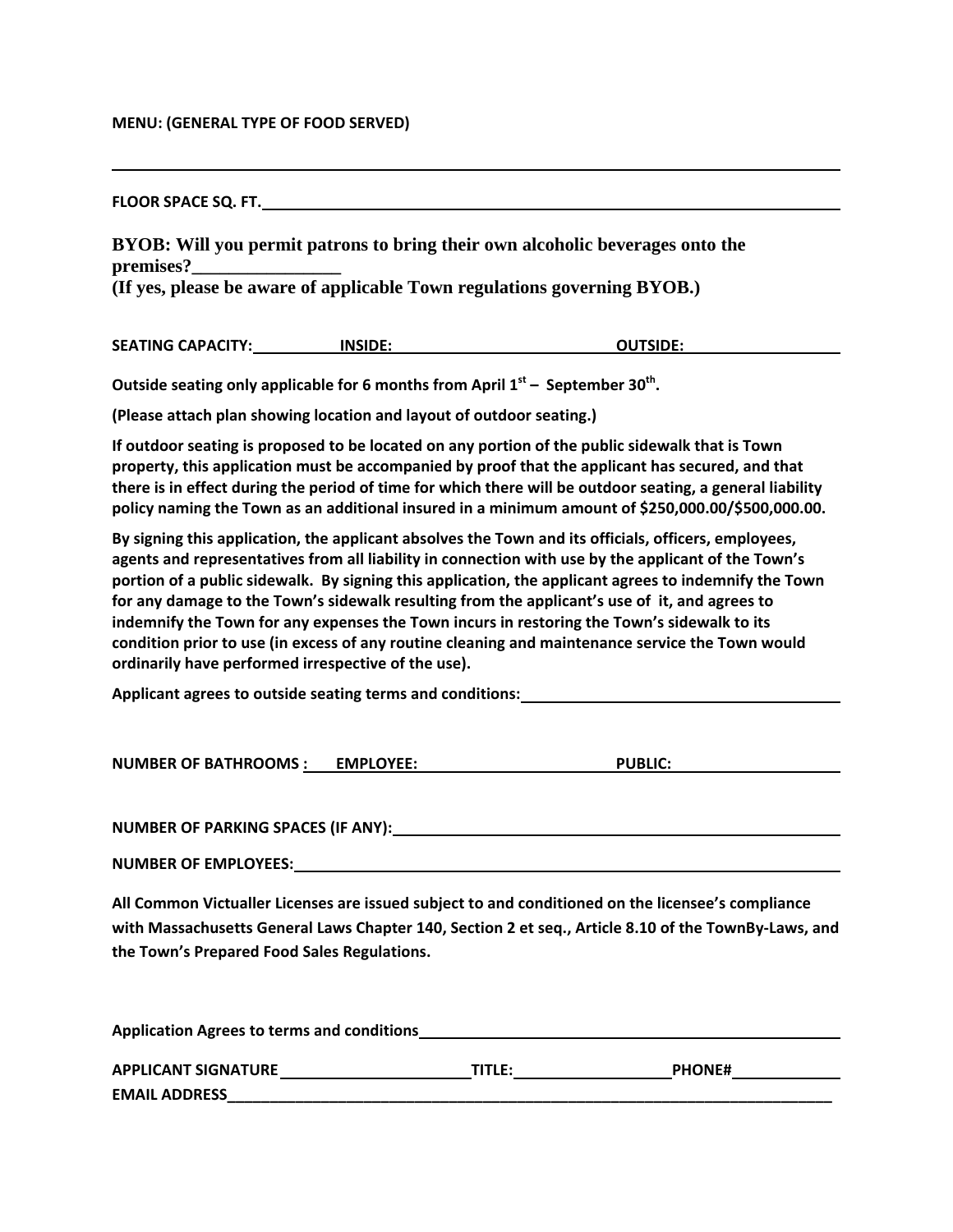

*VOTE OF CORPORATION*

| <b>TOWN OF BROOKLINE FOR A</b>                                        | IT WAS DULY VOTED THAT THE CORPORATION APPLY TO THE LICENSING BOARD FOR THE                                                         |
|-----------------------------------------------------------------------|-------------------------------------------------------------------------------------------------------------------------------------|
|                                                                       | (TYPE OF LICENSE)                                                                                                                   |
|                                                                       |                                                                                                                                     |
| <b>SIGN</b>                                                           |                                                                                                                                     |
|                                                                       | THE APPLICATION FOR THE LICENSES IN THE NAME OF                                                                                     |
| <b>GRANTING OF THE LICENSE.</b>                                       | <b>AND TO EXECUITE ON ITS</b> AND TO A SECUITE ON ITS<br>BEHALF ANY NECESSARY PAPERS, AND TO DO ALL THINGS REQUIRED RELATIVE TO THE |
| THIS CORPORATION HAS ______________BEEN RESOLVED.                     |                                                                                                                                     |
| <b>A TRUE COPY</b>                                                    |                                                                                                                                     |
| <b>ATTEST:</b><br><u> 1989 - Andrea Station, amerikansk politik (</u> |                                                                                                                                     |

 **CLERK**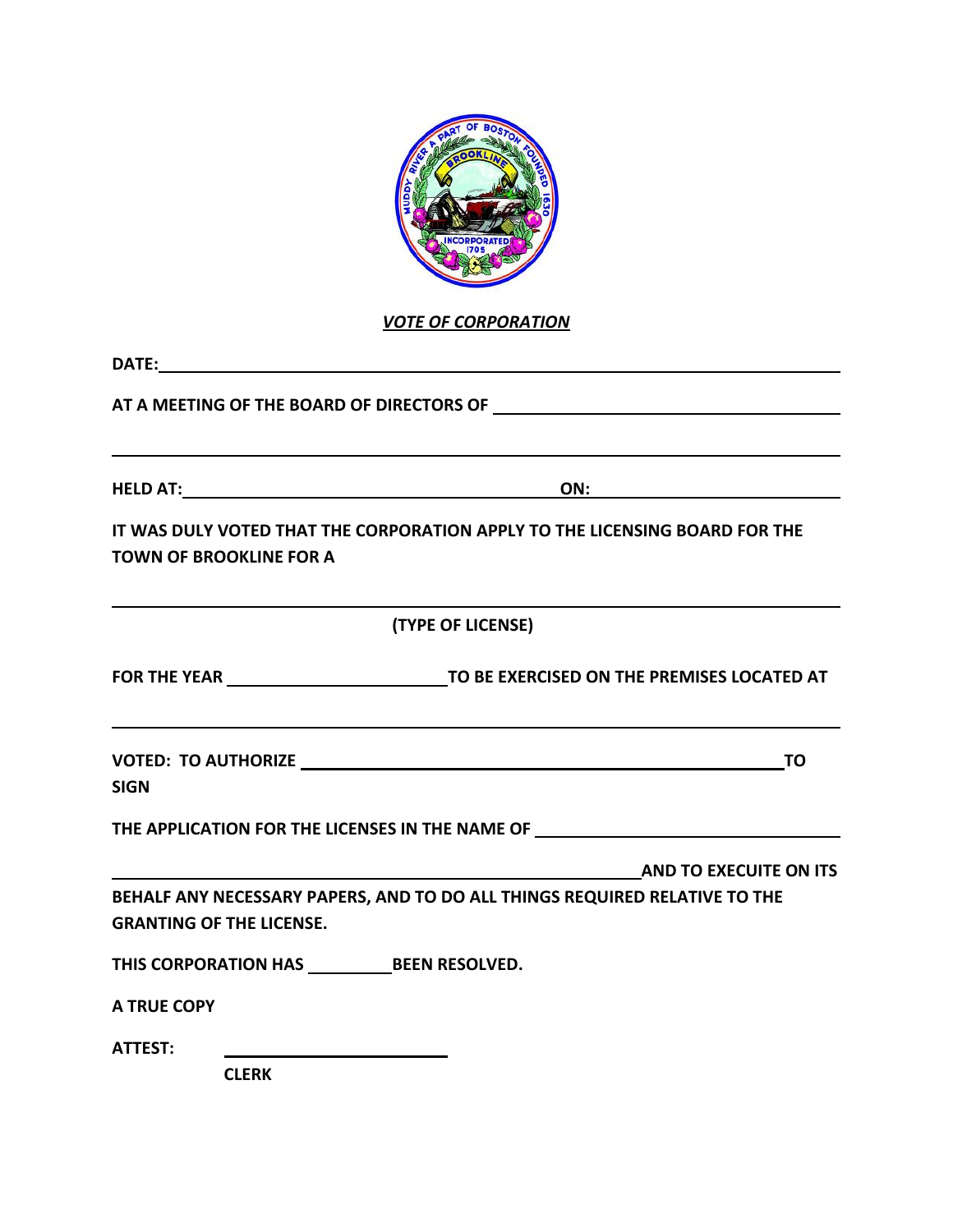

### *RENOVATION FORM*

**IF RENOVATIONS ARE BEING MADE TO LOCATION: PLEASE DESCRIBE IN DETAIL WHAT RENOVATIONS WILL BE MADE, DATE AND SIGN BELOW.**

| (1)            |                                                                                                                      |
|----------------|----------------------------------------------------------------------------------------------------------------------|
|                |                                                                                                                      |
|                |                                                                                                                      |
| (2)            | <u> 1989 - Johann Stein, marwolaethau a bhann an t-Amhair an t-Amhair an t-Amhair an t-Amhair an t-Amhair an t-A</u> |
|                |                                                                                                                      |
|                |                                                                                                                      |
|                | $\overline{3}$                                                                                                       |
|                |                                                                                                                      |
|                | $\left(4\right)$                                                                                                     |
|                |                                                                                                                      |
|                |                                                                                                                      |
|                | (5)                                                                                                                  |
|                |                                                                                                                      |
|                |                                                                                                                      |
| $\overline{6}$ |                                                                                                                      |
|                |                                                                                                                      |
|                |                                                                                                                      |
|                |                                                                                                                      |
| DATE:          |                                                                                                                      |

**(PLEASE SUBMIT THREE SETS OF PLANS )**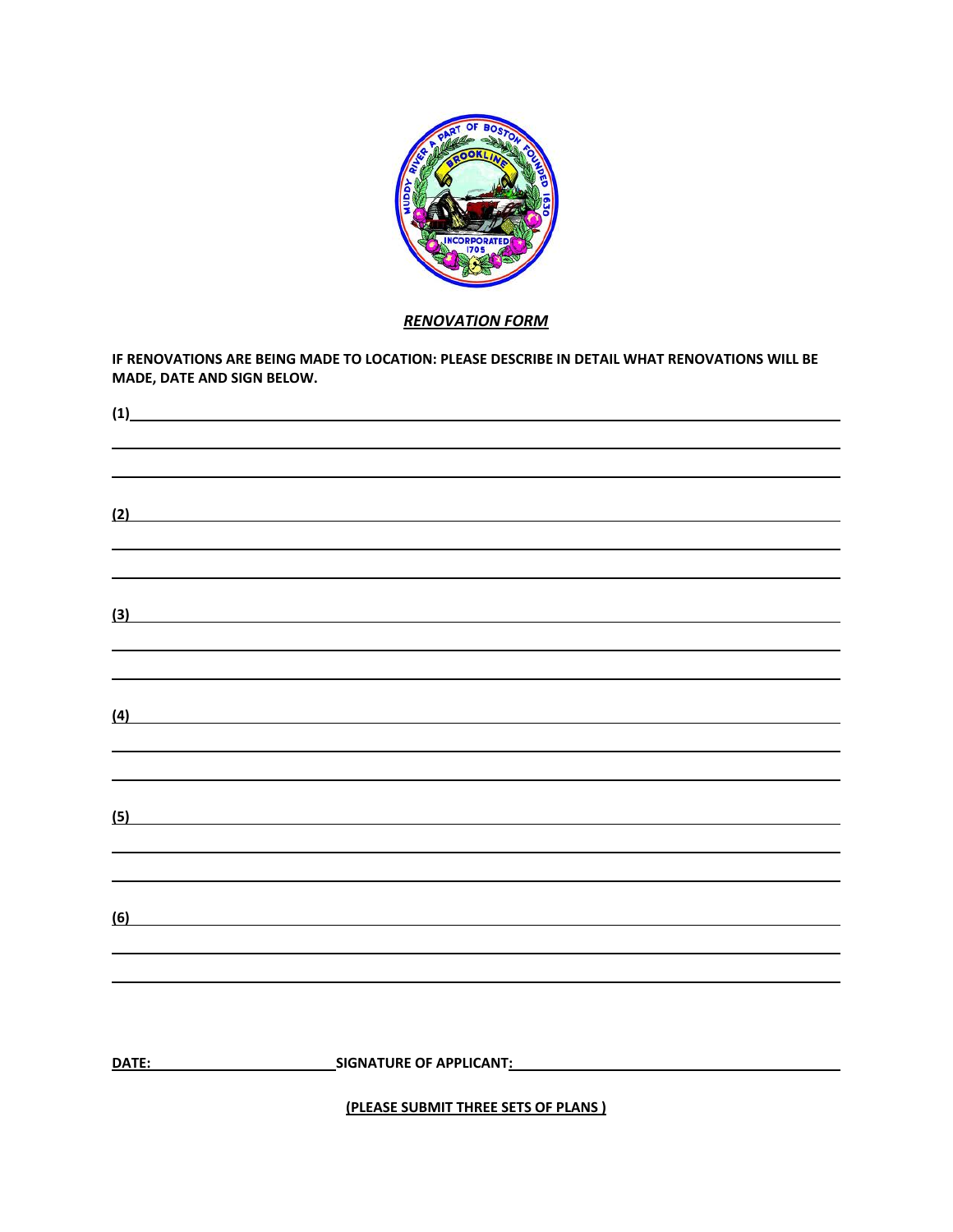

# **LICENSE INTERVIEW FORM**

| TYPE OF LICENSE APPLYING FOR: Network and the state of the state of the state of the state of the state of the                                                                                                                       |               |                         |  |
|--------------------------------------------------------------------------------------------------------------------------------------------------------------------------------------------------------------------------------------|---------------|-------------------------|--|
|                                                                                                                                                                                                                                      |               |                         |  |
| ADDRESS: ADDRESS:                                                                                                                                                                                                                    |               |                         |  |
|                                                                                                                                                                                                                                      |               |                         |  |
|                                                                                                                                                                                                                                      |               |                         |  |
| PLACE OF BIRTH: The contract of the contract of the contract of the contract of the contract of the contract of the contract of the contract of the contract of the contract of the contract of the contract of the contract o       |               |                         |  |
| <u>FATHER'S NAME: MOTHER'S MAIDEN NAME:</u>                                                                                                                                                                                          |               |                         |  |
| ARE YOU A CITIZEN? YES                                                                                                                                                                                                               | $\frac{1}{2}$ | <u>NOU ALIEN CARD #</u> |  |
| ARE YOU A VETERAN: YES                                                                                                                                                                                                               | <b>NO</b>     |                         |  |
| <b>RESIDENCES FOR LAST FIVE YEARS</b>                                                                                                                                                                                                |               |                         |  |
| <u>DATE: LOCATION:</u> LOCATION:                                                                                                                                                                                                     |               |                         |  |
| DATE: LOCATION: LOCATION: LOCATION:                                                                                                                                                                                                  |               |                         |  |
| DATE: LOCATION: LOCATION:                                                                                                                                                                                                            |               |                         |  |
| <u>DATE: LOCATION: LOCATION: LOCATION: LOCATION: LOCATION: LOCATION: LOCATION: LOCATION: LOCATION: LOCATION: LOCATION: LOCATION: LOCATION: LOCATION: LOCATION: LOCATION: LOCATION: LOCATION: LOCATION: LOCATION: LOCATION: LOCAT</u> |               |                         |  |
| <u>DATE: ______________________</u>                                                                                                                                                                                                  |               |                         |  |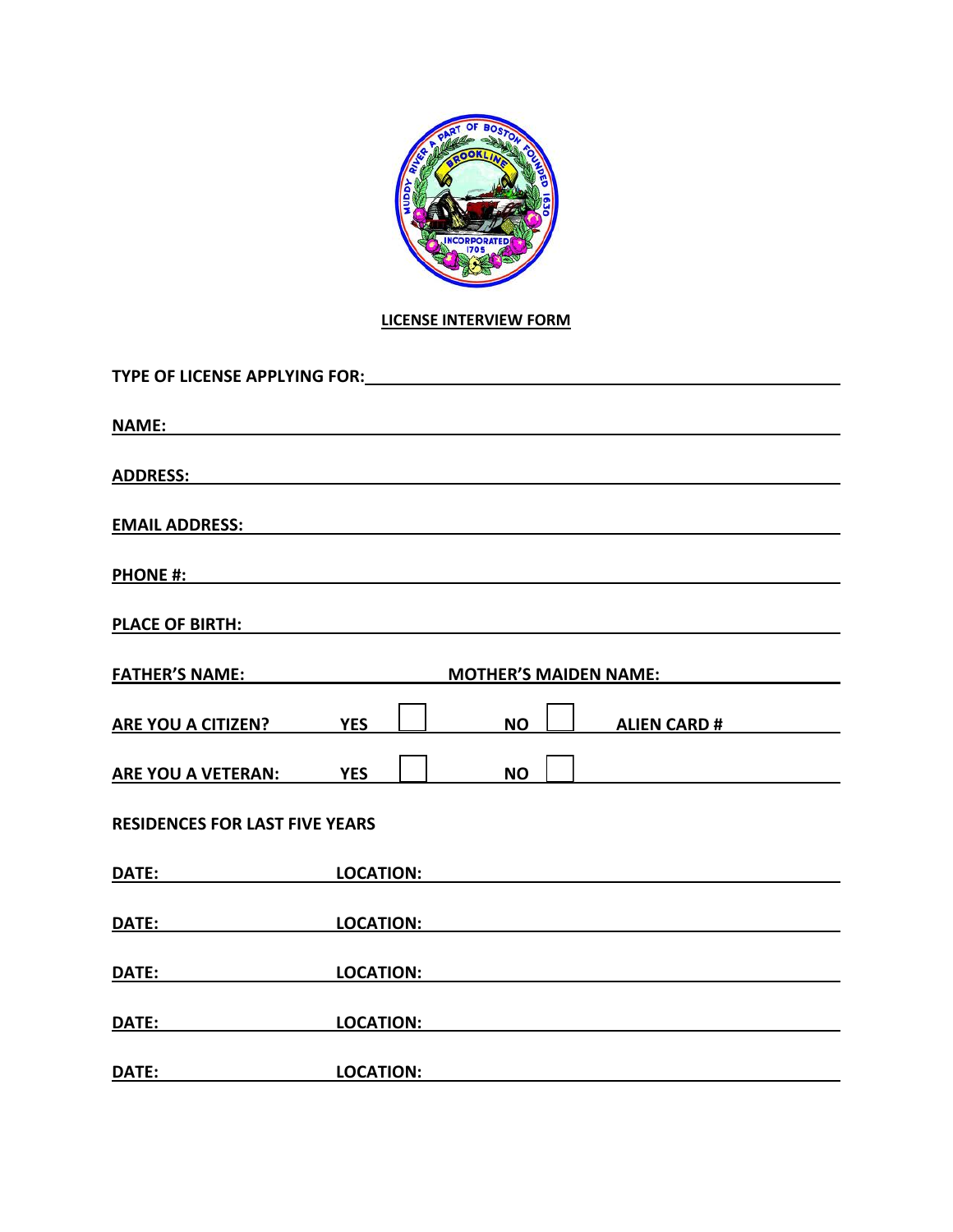## **EDUCATION**

| DATE:                     | <b>LOCATION:</b> |       |                 |
|---------------------------|------------------|-------|-----------------|
| DATE:                     | <b>LOCATION:</b> |       |                 |
| DATE:                     | <b>LOCATION:</b> |       |                 |
| DATE:                     | <b>LOCATION:</b> |       |                 |
| <b>EMPLOYMENT HISTORY</b> |                  |       |                 |
| DATE:                     | <b>LOCATION:</b> |       | <b>POSITION</b> |
| DATE:                     | <b>LOCATION:</b> |       | <b>POSITION</b> |
| DATE:                     | <b>LOCATION:</b> |       | <b>POSITION</b> |
| DATE:                     | <b>LOCATION:</b> |       | <b>POSITION</b> |
| DATE:                     | <b>LOCATION:</b> |       | <b>POSITION</b> |
|                           |                  |       |                 |
| <b>SIGNATURE:</b>         |                  | DATE: |                 |

# *(PLEASE SUBMIT THREE CHARACTER REFERENCES WITH APPLICATION)*